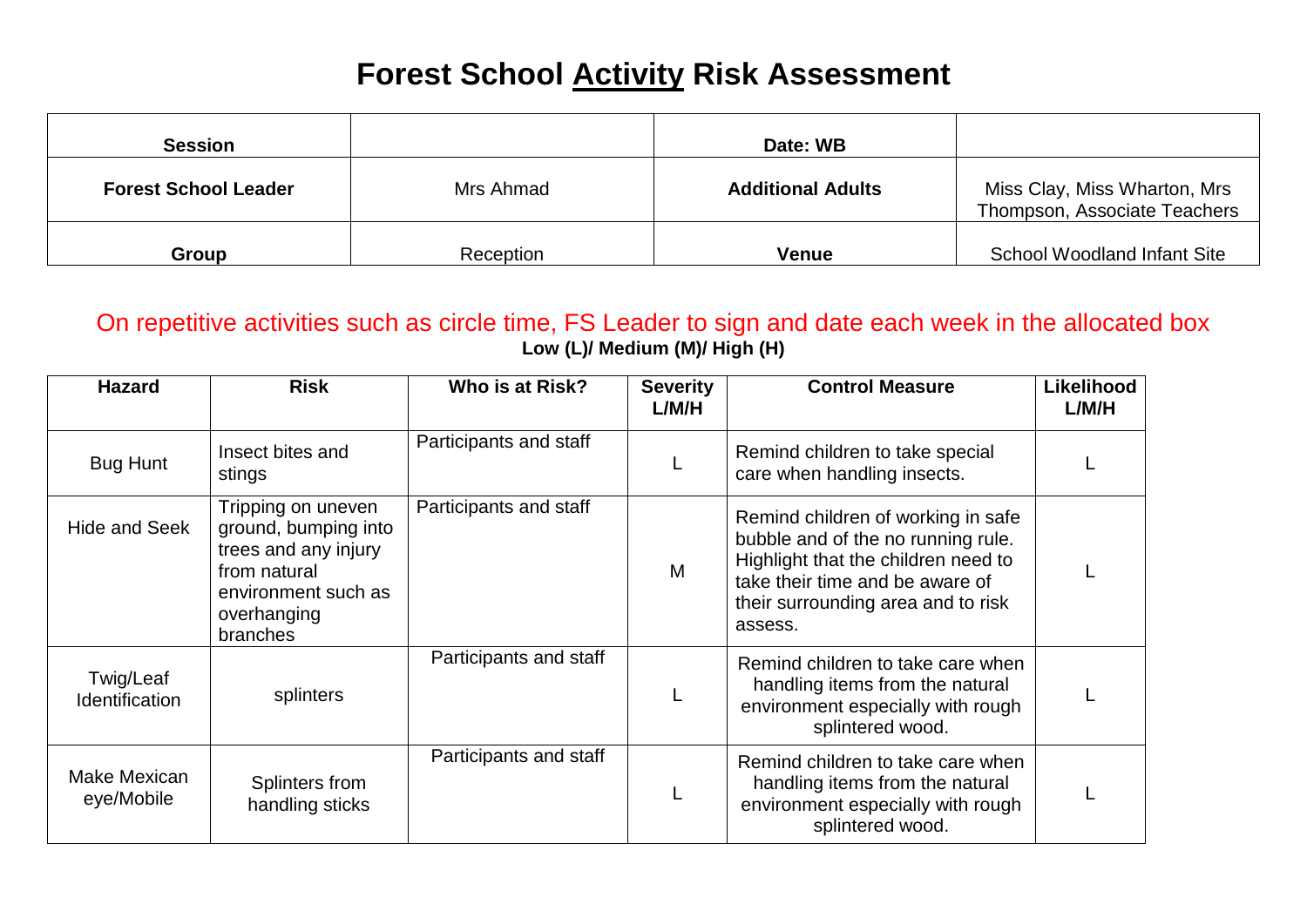| Make a<br>den/shelter/home                      | Tripping on uneven<br>ground, bumping into<br>trees and any injury<br>from natural<br>environment such as<br>overhanging<br>branches and<br>splinters. | Participants and staff | M | Remind children of working in safe<br>bubble and of the no running rule.<br>Highlight that the children need to<br>take their time and be aware of<br>their surrounding area and to risk<br>assess. Remind participants to<br>adhere to safe carrying. |  |
|-------------------------------------------------|--------------------------------------------------------------------------------------------------------------------------------------------------------|------------------------|---|--------------------------------------------------------------------------------------------------------------------------------------------------------------------------------------------------------------------------------------------------------|--|
| <b>Treasure Hunt</b>                            | Tripping on uneven<br>ground, bumping into<br>trees and any injury<br>from natural<br>environment such as<br>overhanging<br>branches and<br>splinters. | Participants and staff |   | Remind children of working in safe<br>bubble and of the no running rule.<br>Highlight that the children need to<br>take their time and be aware of<br>their surrounding area and to risk<br>assess.                                                    |  |
| Sharing hot<br>chocolate and<br><b>biscuits</b> | Burning mouth on hot<br>drink or choking on<br>biscuit                                                                                                 | Participants and staff |   | Remind children to take care whilst<br>drinking and eating. Adult to add<br>cold milk to cool the drink.                                                                                                                                               |  |
| <b>Circle Time</b>                              | Falling off stumps<br>(seating)                                                                                                                        | Participants and staff |   | Make sure all adults model good,<br>expected behaviour and safe<br>sitting. Children reminded of how<br>to enter and exit circle area.                                                                                                                 |  |